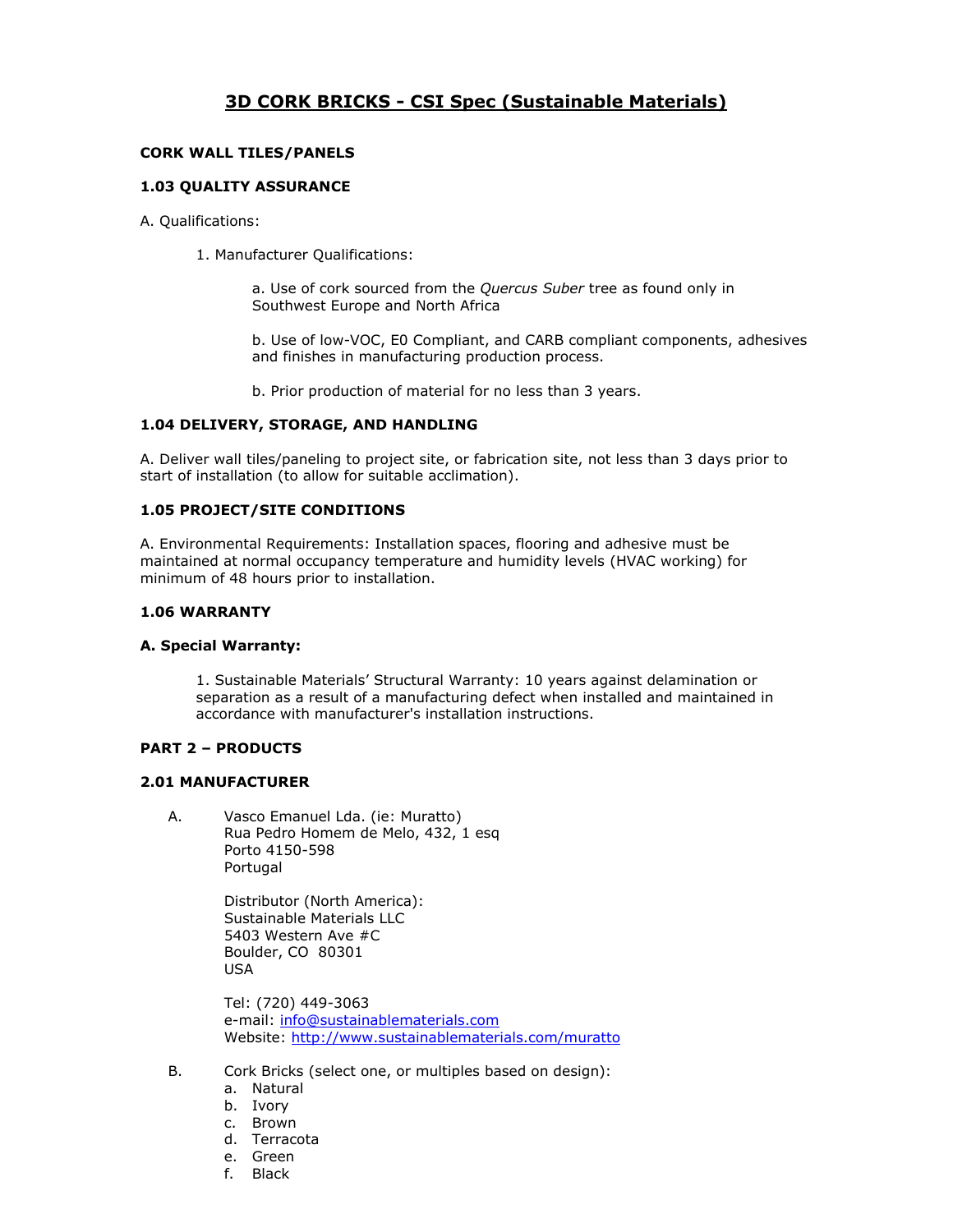- g. Grey
- C. Installation Methodology:
	- a. Commercial
		- i. Water-based contact cement
	- b. DIY
		- i. Adhesive-backed
- D. Substitutions: None Permitted.

# **2.02 MATERIALS**

A. Cork Bricks:

1. Species: Cork

2. Size:

- a. 3D Commercial: 100mmx 100mm x 14mm (approx. 4" x 4" x 0.55") 100mmx 200mm x 11mm (approx. 4" x 8" x 0.43") 100mmx 300mm x 7mm (approx. 4" x 12" x 0.28") b. 3D – Residential: 70mm x 150mm x 11mm (approx. 2.76" x 5.9" x 0.43") 70mmx 300mm x 8mm (approx. 2.76" x 11.81" x 0.32") 70mmx 450mm x 6mm (approx. 2.76" x 17.72" x 0.24")
- 3. Physical Property Performance Requirements:
	- a. Composition: 100% cork (natural and agglomerated)
	- b. Dimensional Stability:  $\leq 0.4$  % (per EN 434)
	- c. Thermal Resistance: 0.46 m²C/W
	- d. Thermal Conductivity: 0.0541 W/mC
	- e. Sound Absorption: NRC = 0.15
	- f. Fire-rating Class C; considered Class B is 'sprinkled assemblies' (per NFPA 2015)

B. Installation Adhesive: water-based contact cement

C. Finish: Through-color granulation with protective finish

# **PART 3 - EXECUTION**

# **3.01 EXAMINATION**

A. Examine substrate(s) to which Cork Bricks will be applied:

- 1. Components must be clean, dry, and free of contaminates that would interfere with adhesive bond.
- 2. Drywall or other wall substrate will need 'priming' (or sealing) to ensure suitable bond with contact cement

B. Verify that HVAC system is operating and maintaining occupancy level temperature and humidity conditions.

C. If either of the above needs attendance, coordinate with responsible entity to correct unsatisfactory conditions.

# **3.02 PREPARATION**

A. Acclimatization: Open all Cork Bricks packaging to allow the material to acclimate for a minimum of 48 hours prior to the start of the installation.